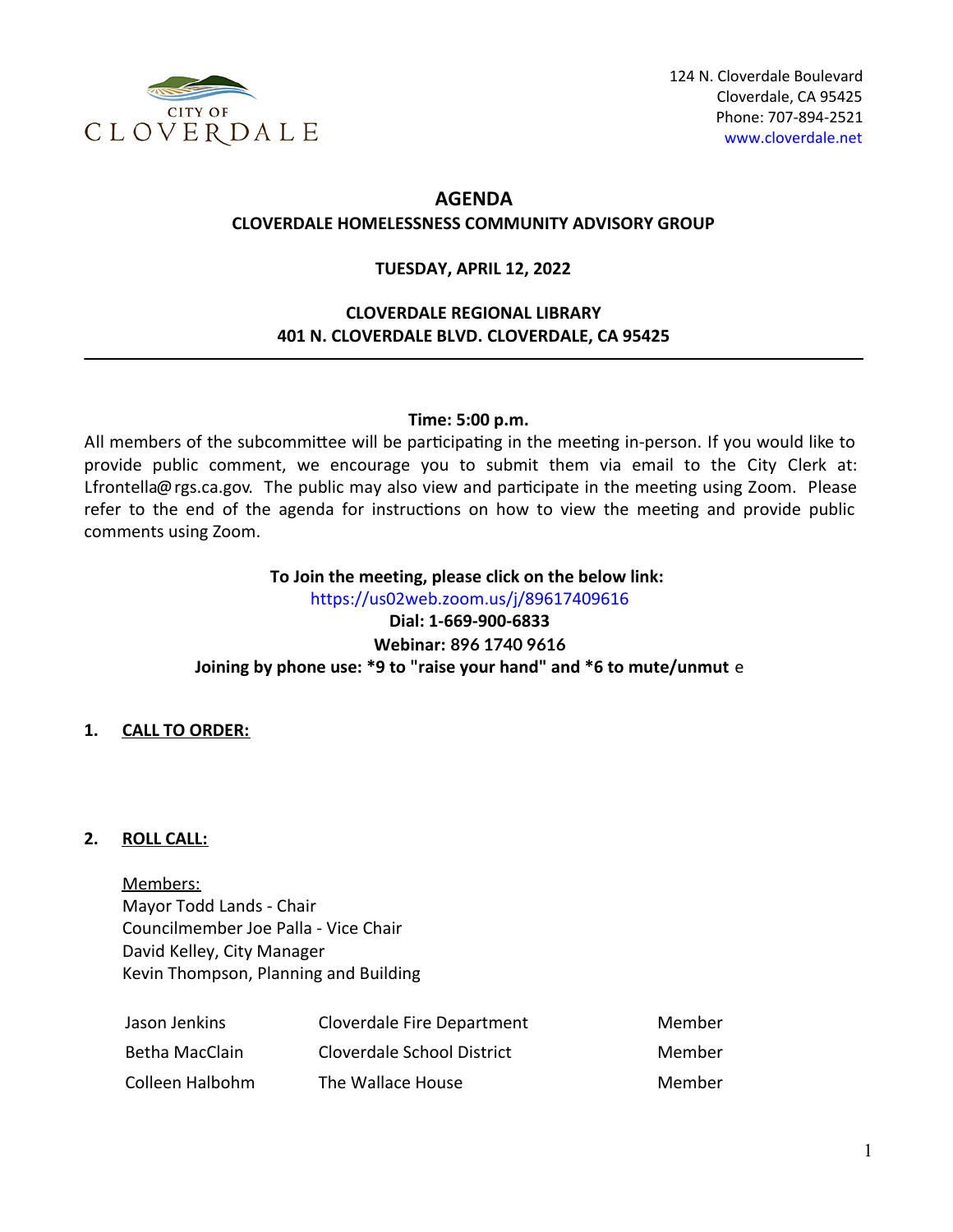| Jessica Chavez       | The Wallace House, Supportive Housing<br>Case Manager | Member                  |
|----------------------|-------------------------------------------------------|-------------------------|
| Neena Hanchett       | Cloverdale Chamber of Commerce                        | Member                  |
| Deborah Howell       | Alexander Valley Health Care                          | Member                  |
| <b>Blake Manning</b> | Alexander Valley Health Care                          | <b>Alternate Member</b> |
| Michael Velasquez    | St. Vincent de Paul                                   | Member                  |
| Melanie Hall         | Cloverdale Senior Center                              | Member                  |
| Margaret Sluyk       | Reach for Home, Executive Director                    | Member                  |
| Ana Rangel           | Reach for Home                                        | Member                  |
| Vacant               | Clean River Alliance, Executive Director              | Member                  |
| Tim Duke             | Lieutenant, Sonoma County Sheriff's Office            | So. Co. Law Enforcement |
| Michael Gause        | Continuum of Care Coordinator, CDC                    | Advisor                 |

### **3. PUBLIC COMMENTS:**

The public is welcome to address the Committee at this time on matters not on the agenda that are within the jurisdiction of the city. Please be advised that pursuant to the Government Code Section 54954.2, the committee is not permitted to discuss or take action on any matter not on the agenda. Comments may be no longer that three minutes and should be respectful to the community.

### **4. DISCUSSION ITEMS:**

- a. Update on Local Homelessness Activities
	- Alexander Valley Health
	- Wallace House
	- Reach for Home

b. Update from Police Chief Ferguson on Police Department Response to Homelessness

c. Update on Vegetation Management Program at Cloverdale River Park - Mayor Lands

- d. Update on Sonoma County Continuum of Care Board
- **5. ADJOURNMENT:** to May 10, 2022 at 1:30 p.m.

**CERTIFICATION:** Pursuant to Government Code 54954.2, the agenda for this meeting was properly posted on or before 5:00 p.m. on April 7, 2022

### **IMPORTANT NOTICE REGARDING THIS ADVISORTY GROUP MEETING**

This Meeting will be conducted pursuant to the provisions of the Governor's Executive Order N-29-20 and Executive Order N-08-21, which suspended certain requirements of the Brown Act.